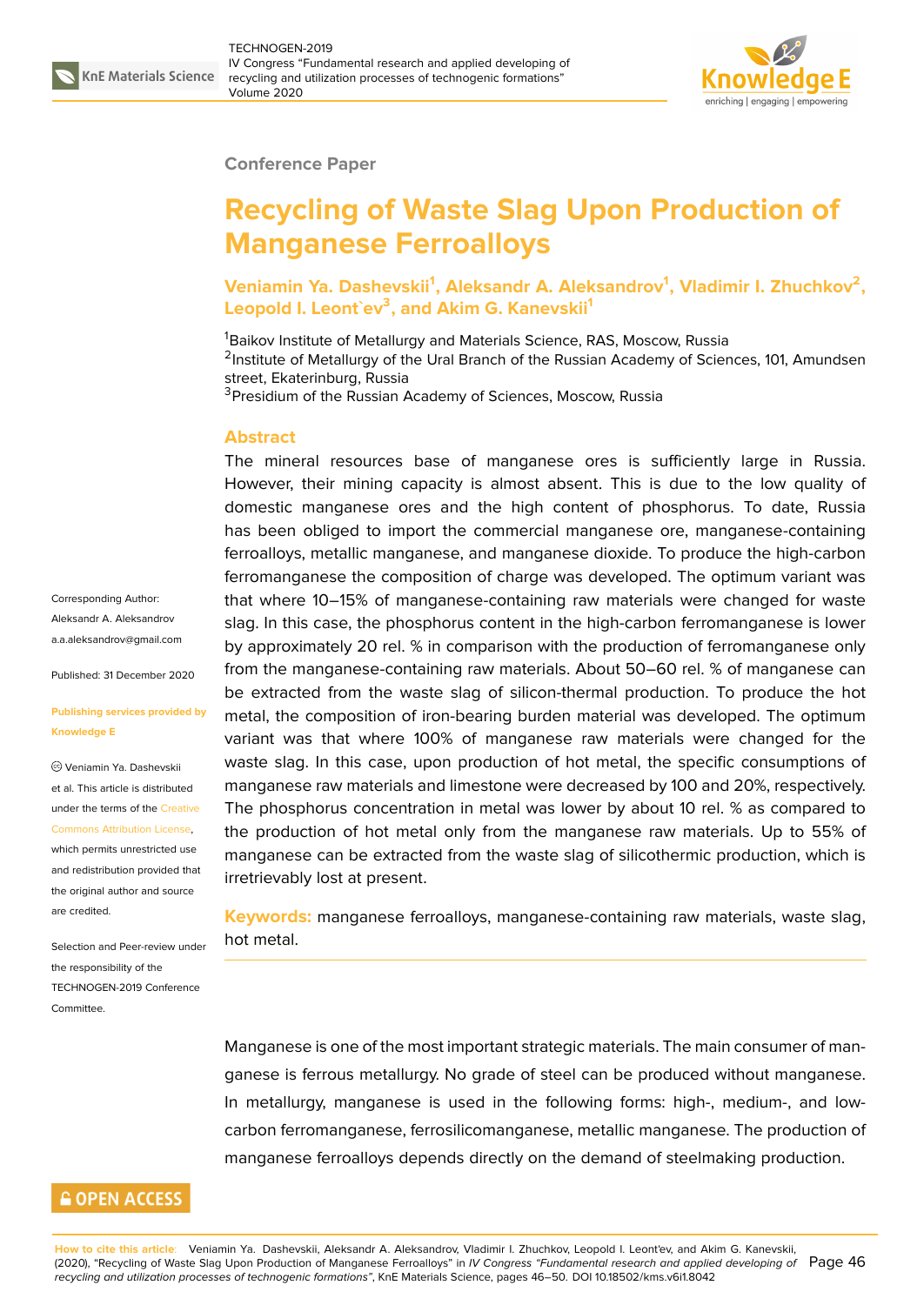There is almost no mining of manganese ores in Russia [1]. This connected with a low quality of Russian ores and high price for the development of deposits. The acceleration of implementation of domestic manganese ores is of great importance from the view point of economic security. In spite of the fact that manga[n](#page-4-0)ese belongs to the mineral resources having the strategic importance, Russia has to import currently the commercial manganese ore, manganese ferroalloys, metallic manganese, and manganese dioxide.

The provision of domestic industry with commercial raw manganese-containing materials is realized by import. In 2016, the import of commercial manganese ores and concentrates was 989 kt, including 93% of this amount from the South Africa (516 kt), Kazakhstan (203 kt), and Gabon (138 kt). In 2017, Russia imported more than 1 million tons manganese-containing raw materials [2].

In Russia, only four enterprises produce manganese ferroalloys, namely: Kosogorsk Iron Works (city of Tula) and Satka Iron-Making Plant (city of Satka, Chelyabinsk Region) produce the high-carbon ferromanganese; [Ch](#page-4-1)elyabinsk Electrometallurgical Works and (in small amount) West-Siberian Electrometallurgical Plant (city of Novokuznetsk) produce ferrosilicomanganese. In Russia, the total output of manganese alloys was 366 kt in 2016. In 2017, it increased to about 380 kt [2]. One the other hand, the Russian import of manganese alloys is considerable. It was 248 kt in 2016, where ferromanganese dominated (89%). The main suppliers of manganese-based alloys are four countries. These are Ukraine (83 kt), Kazakhstan (75 kt[\),](#page-4-1) Georgia (47 kt), and Norway (35 kt). The consumption of manganese alloys in 2016 was slightly less than 0.6 mln tons, 57% of which was provided by domestic materials. In 2017, this portion increased to about 60% [2]. Russia also imports metallic manganese. Annual buying is 40–50 kt; in 2016, 43 kt was imported, including 36 kt from China and 6 kt from Ukraine [2]. No domestic production of metallic manganese takes place in Russia.

It is necessary not only to increase the production of high-carbon ferromanganese and ferrosilicomanganese, partly owing to using the domestic man[gan](#page-4-1)ese ores, but also to organize the production of refined manganese alloys, namely: medium- and lowcarbon ferromanganese and metallic manganese. The production of refined manganese ferroalloys by the silicothermic method is characterized by a considerable loss of manganese with waste slags. The recovery of manganese in these processes is 55– 65%, since the considerable amount of manganese is lost with the waste slag, which contains 18–22% MnO [3]. The slag ratio is 3–4, i.e., upon production of 1 t of metal, 3–4 t of waste slag is formed. For this reason, 15–20% of manganese being in the initial charge is irretrievably lost. To increase the beneficial use of manganese, the method should be foun[d t](#page-4-2)o reduce its losses with the waste slag upon the silicothermic production of medium- and low-carbon ferromanganese and metallic manganese.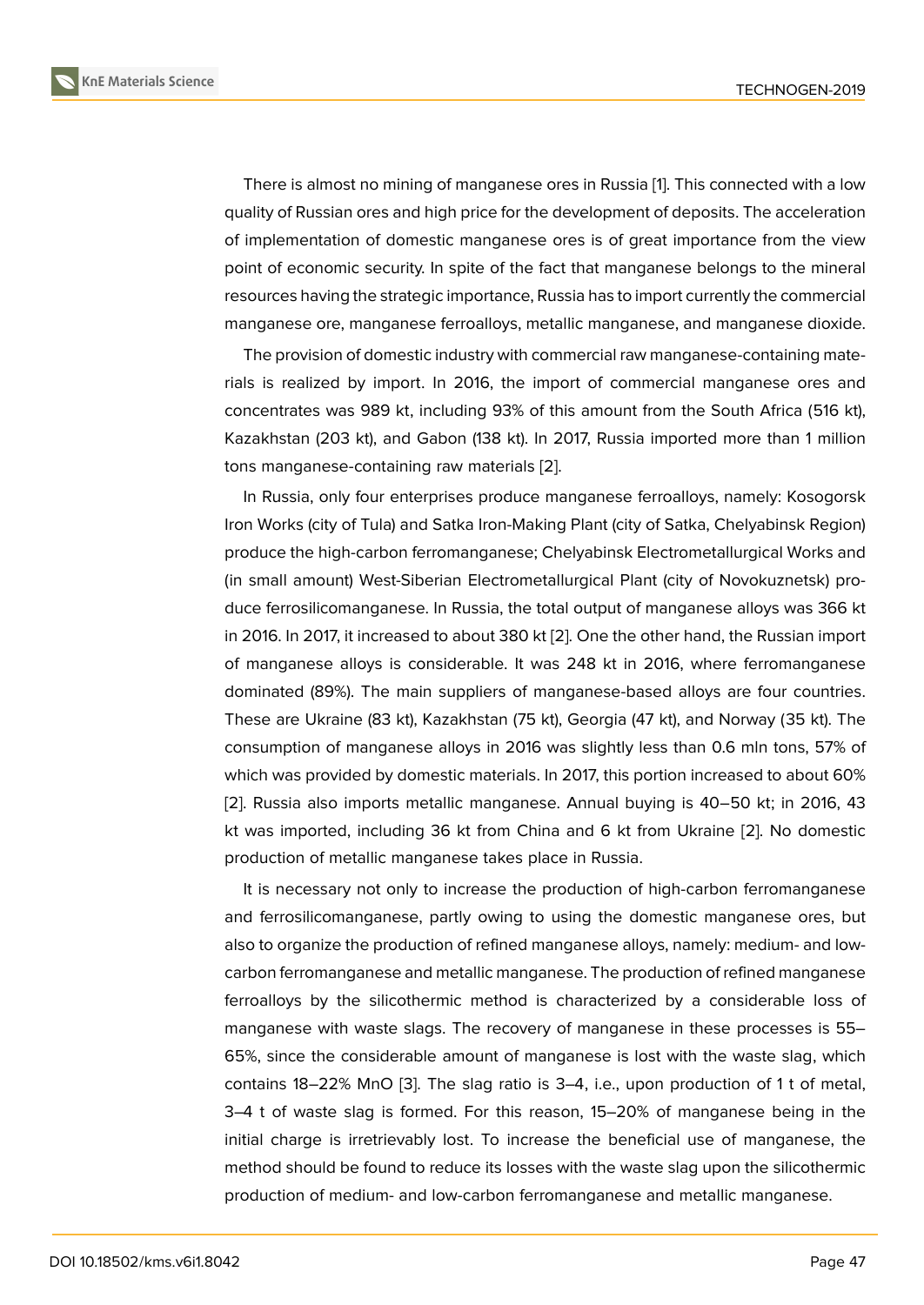The waste slag of these processes contains 40–45% CaO and 25–30% SiO $_2$ . In the course of cooling of such a slag the transformation of calcium orthosilicate occurs ( $\beta$ -2CaO·SiO $_2$   $\rightarrow$   $\gamma$ -2CaO·SiO $_2$ ), which is accompanied by the increase in the volume by 12%; this results in the slag slaking. The wastes containing this slag are an environment pollution source because the powdered slag is spread by wind. This substantially deteriorates the ecological situation in the region of the plants making the refined manganese ferroalloys.

The increased content of manganese in the waste slag, the low phosphorus concentration (0.003–0.005%), and high concentration of calcium oxide allow one to consider this slag as a promising material for the production of high-carbon ferromanganese and hot metal in the blast furnace.

To produce the high-carbon ferromanganese, the charge is well-known, which consists of manganese-containing raw materials, coke, limestone, and iron-containing additions [4]. The charge composition was developed, which differs from the known one by the fact that for the production of high-carbon ferromanganese the charge, besides the above-mentioned components, also contains the waste slag of silicothermic processes. This [ch](#page-4-3)arge has the following composition (mass. %): 1–85 of waste slag; 5–25 of coke; 0–20 of limestone; 0–10 of iron-containing additions; manganese-containing raw materials – the rest [5].

The addition of the slag from the production of silicothermic refined ferromanganese to the charge for the production of high-carbon ferromanganese allows one not only to extract a large porti[on](#page-4-4) of manganese from the slag, which would be irretrievably lost, but also to decrease the specific consumption of manganese-containing raw materials. The phosphorus concentration in these raw materials (ore, concentrates) is 0.2–0.3%. Since the portion of manganese-containing raw materials in the charge decreases, the phosphorus amount contributed by these raw materials also reduces and, as a consequence, the phosphorus concentration in ferromanganese diminishes too. The high content of calcium oxide (40–45%) in the waste slag allows one to decrease considerably the limestone consumption when this slag is added to the charge for the production of high-carbon ferromanganese.

Different variants of burden materials depending on the amount of waste slag of silicothermic production of refined manganese ferroalloys from 0 to 100% were studied.

The production of high-carbon ferromanganese using the above charge allows one to decrease the specific consumptions of manganese-containing burden materials and limestone, and also the phosphorus concentration in the high-carbon ferromanganese, to extract a large amount of manganese from the waste slag of silicothermic process,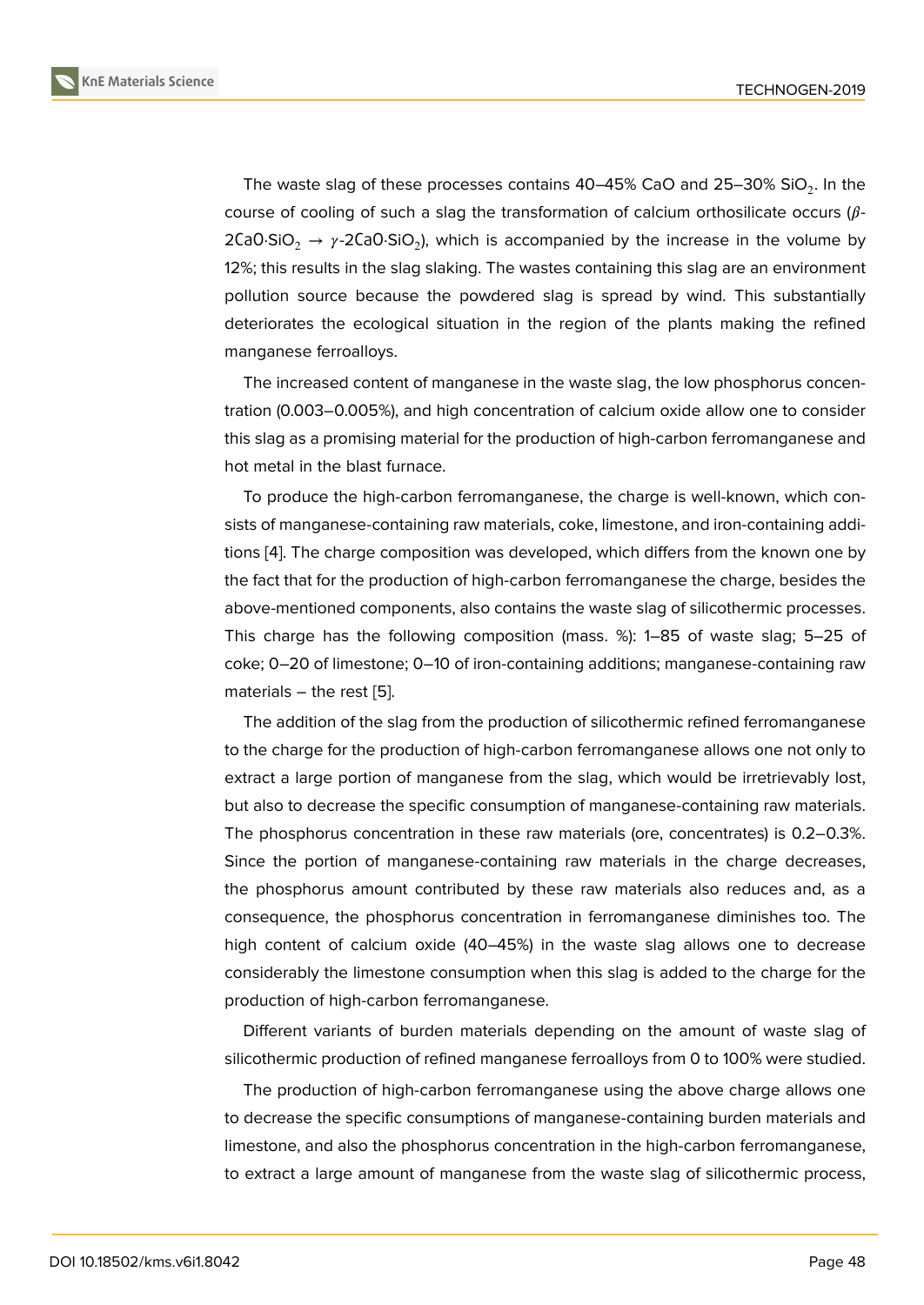which could be irretrievably lost. However, with an increase in the amount of this slag, the slag ratio upon production of high-carbon ferromanganese also increases.

The optimum variant is that where 10–15% of manganese raw materials were changed for the waste slag. Upon production of high-carbon ferromanganese according to this technology the limestone specific consumption also decreases to zero. The phosphorus concentration in the high-carbon ferromanganese is lower by about 20 rel. % in comparison with the production of ferromanganese only from the manganese raw materials. From the waste slag of silicothermic process, 50–60 rel. % Mn can be extracted.

The charge for the production of hot metal consisting of iron-containing and manganese-containing raw materials and also limestone is well-known [6]. The composition of burden material was developed that differs from the known one by the fact that the charge for the production of hot metal, besides iron- and manganese containing burden materials and limestone, also contains the waste slag [of](#page-4-5) production of refined manganese ferroalloys. This charge has the following composition (mass. %): 0.1–5.0 of waste slag; 85–90 of iron-bearing burden materials; 5–10 of limestone; manganese-bearing burden materials is the rest [7].

The addition to the charge for the hot metal making of the waste slag of silicothermic production of refined manganese ferroalloys allows one not only to extract the most part of manganese from the slag, which would be [irr](#page-4-6)etrievably lost, but also to decrease or completely exclude the consumption of manganese-containing raw materials (ore or concentrate) upon hot-metal production. The phosphorus content in these materials (ore, concentrates) is 0.2–0.3% and more. Since the amount of manganese raw materials in the charge for the hot metal production decreases, the phosphorus amount introduced by them also diminishes. Therefore, the phosphorus concentration in the hot metal also decreases as the waste slag contains 0.002–0.005% P. The high content of calcium oxide (40–45%) in the waste slag allows one to decrease the limestone consumption when it is added to the charge for the hot metal production.

Different variants of composition of burden materials depending on the amount of waste slag of silicothermic production of refined manganese ferroalloys (0-100%) were studied. The hot metal production using this charge allows one to decrease the specific consumption of limestone and the phosphorus concentration in the hot metal, and also to extract manganese from the waste slag, which could be irretrievably lost.

The optimum variant of charge composition is that where 100% of manganese-bearing burden materials are changed for the waste slag. When the hot metal is produced according to this technology, the decrease in the specific consumption of manganese raw materials is 100% and that of limestone is 20%. The phosphorus concentration in the hot metal is lower by about 10 rel. % as compared to the production using only the